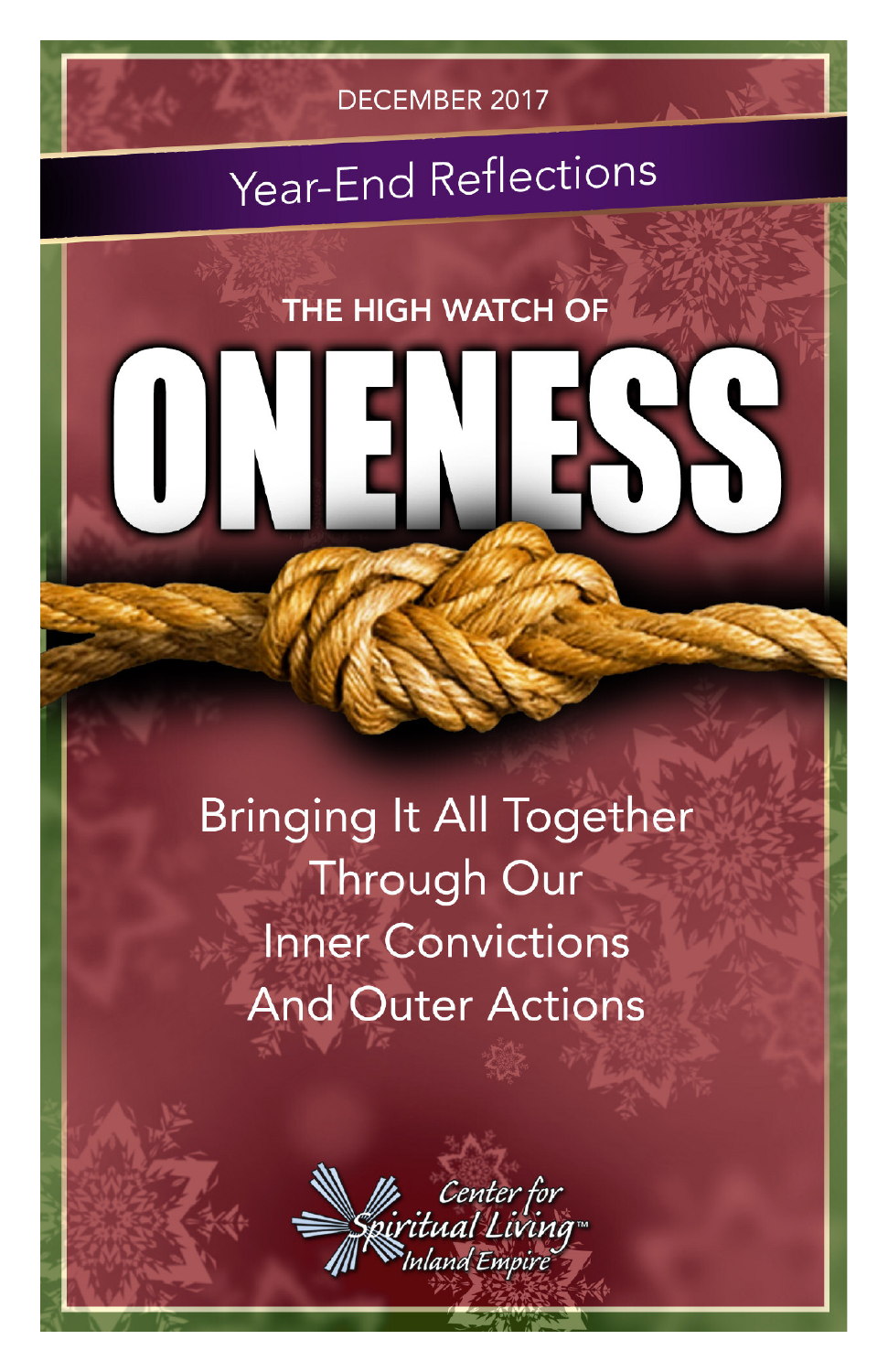Welcome to



## 2017 Values Based Spiritual Living

| "We stand together in a shared commitment and devotion |  |
|--------------------------------------------------------|--|
| to our spiritual principles, practices, and values."   |  |
|                                                        |  |
| On the Patio for Summer under the Misters              |  |
|                                                        |  |

#### **ORDER OF SERVICE**

|--|--|--|

#### Minister's Message & Prayer

Practitioners are available after service to share complimentary prayers.

Remember The Center For Spiritual Living - Inland Empire In Your "Will" Where We Can Continue To Be A Wellspring Of Love For Those Coming Forward.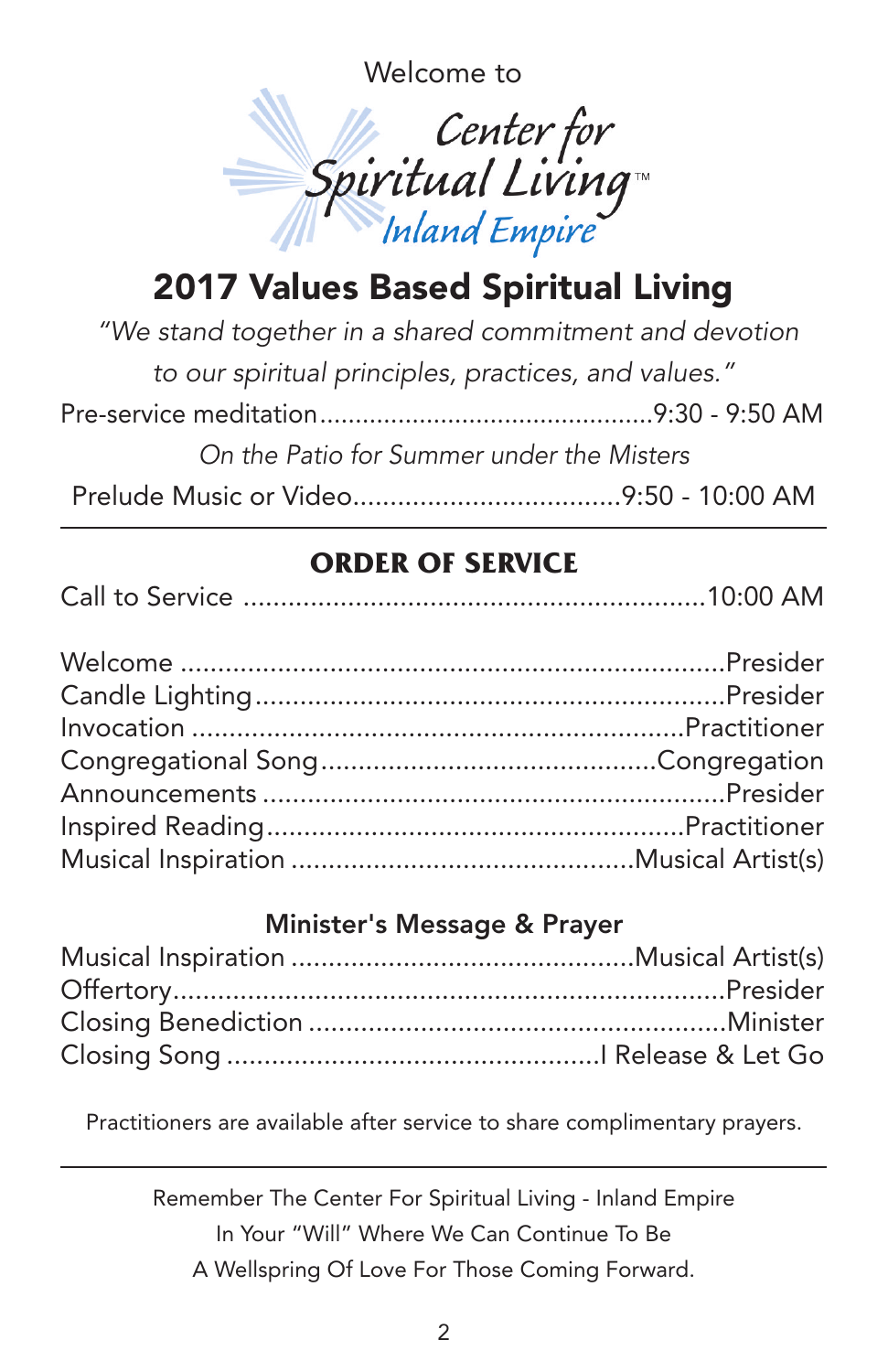# **Sunday Schedule**

## December 3rd

| Musical Inspiration CSLIE Voice of Inspiration Choir & Rob Reynolds |
|---------------------------------------------------------------------|

### December 10th

### December 17th

## December 24th

## December 31st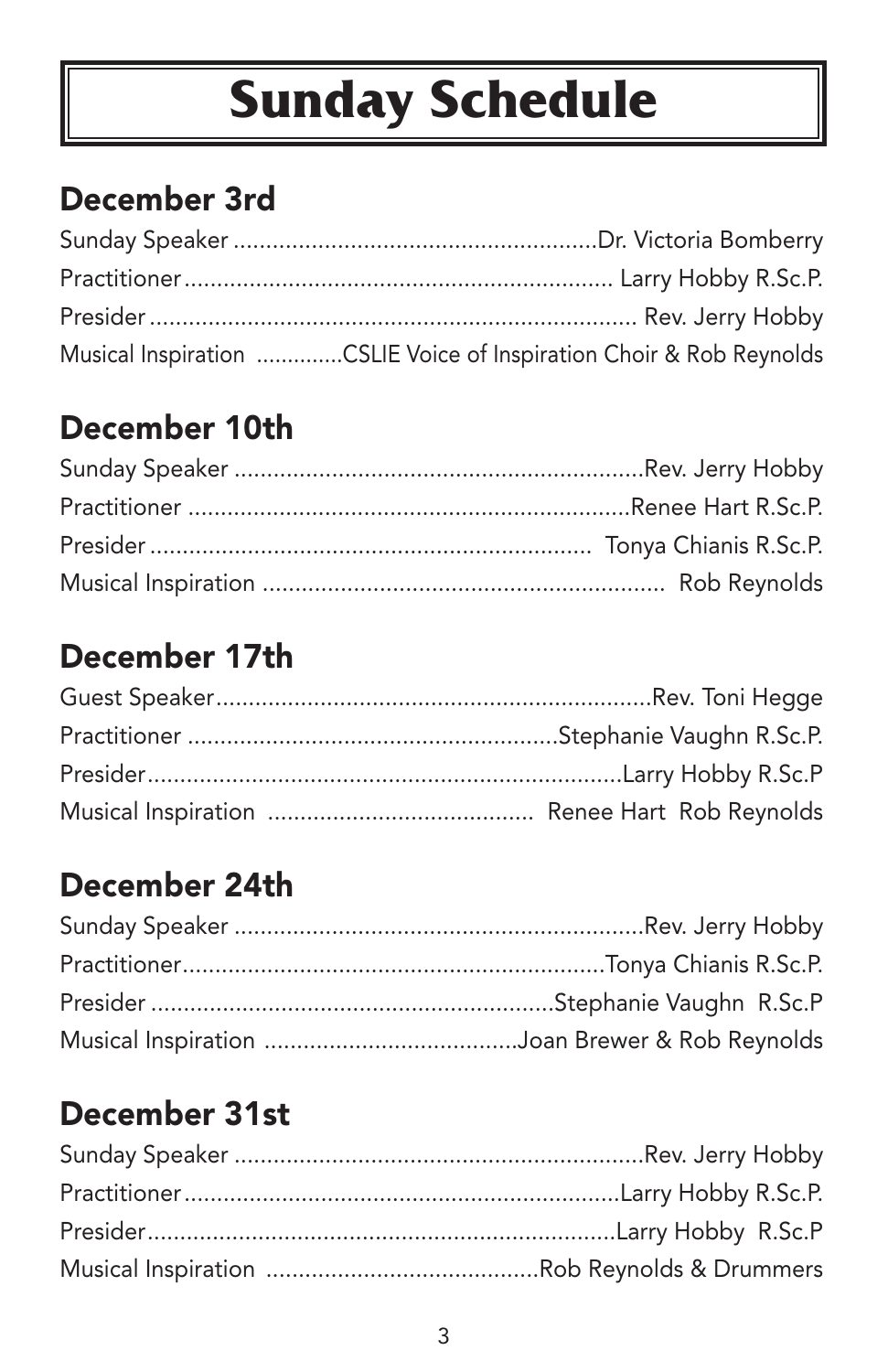## **Classes**

Tuesday Afternoon ............................................................3:00pm Art Classes with Darlene Douthit

Wednesday Mornings .........................................................8:00am

Meditations with Renee Hart- Vaughan R.Sc.P.

Wednesday Mornings .......................................................10:00am The Wed Group will be discussing parts of the book "Courage to be Creative" by Doreen Virtue Facilitated by Judy Podskalan

Wednesday Afternoon .......................................................3:00pm

Urban Gardner Center For Spiritual Living Inland Empire Garden Project Join Us in the inner yard and assist with the beautification of our grounds.

## **OFFERTORY BLESSING**

*Divine Love, as me, blesses and multiplies all that I am, all that I have, and all that I circulate. We give thanks that this center continues to be a place of Peace, a tower of Strength, a fountain of Wisdom and a wellspring of Love.*

Your generosity is greatly appreciated. When you are on vacation you can send your tithes and gifts in through our website at cslinlandempire.org. *Thank You Again!*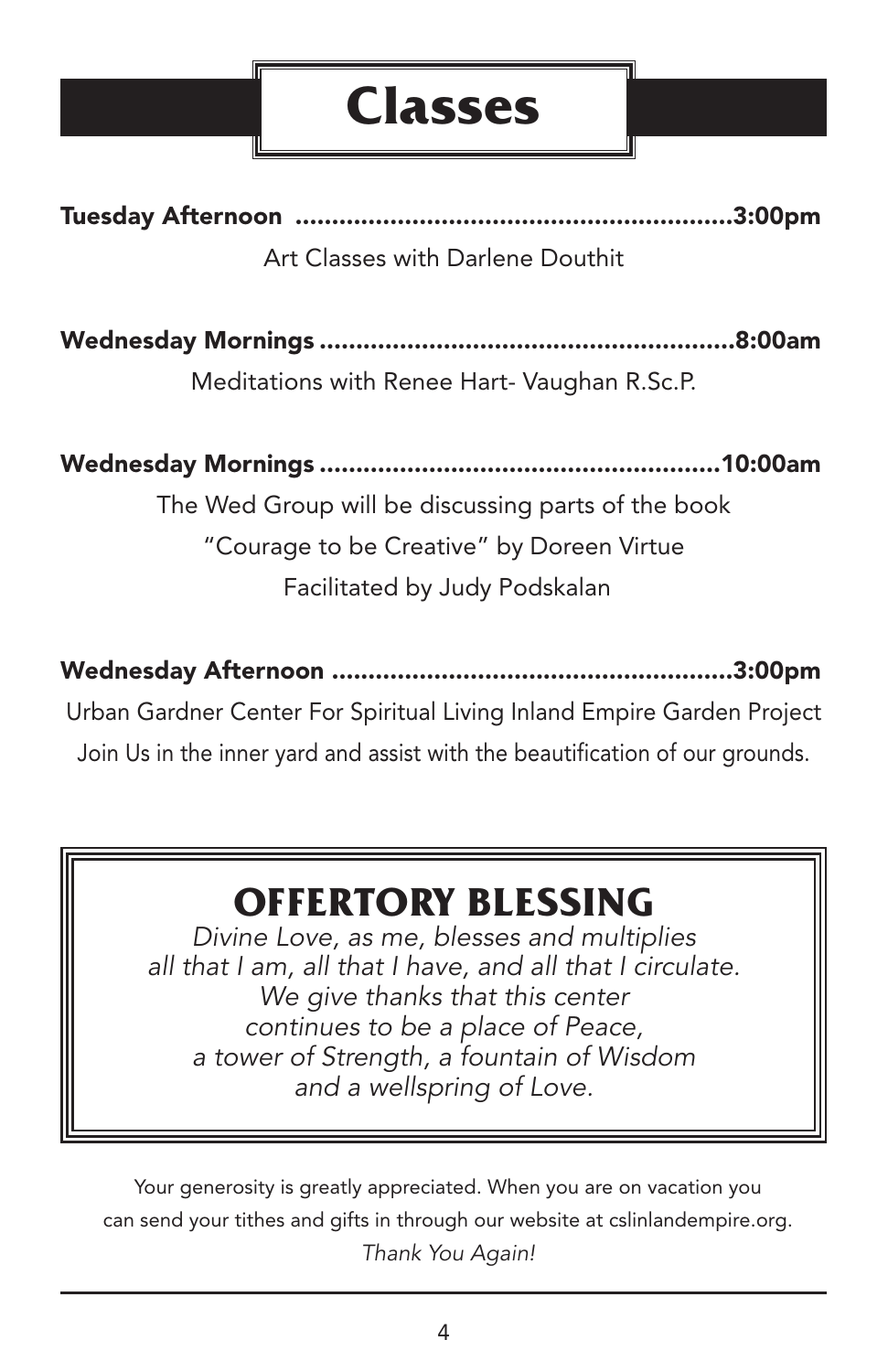# **Calendar**

#### December 3rd Sunday Morning Live & Tree Trimming Party

(Birthday & Potluck Sunday) 10:00a.m. Join us for our potluck and birthday celebration after service.



December 9th Join Rob Reynolds & Family For Holiday Cheer: Join us for this annual event of Christmas cheer. This family will uplift you. Love offerings are graciously accepted.

#### December 17th Holiday Dinner

Join us for our annual holiday dinner after service as we celebrate and play together. Then join Darlene Douthit for a complimentary art class.

#### December 24th Sunday Morning Live Christmas Eve Message & Cookies

This one hour service will lift you and your family up this season.

#### December 31st World Peace Healing Service

Join Rev. Jerry and Practitioner Larry Hobby in praying with others for peace at 4:00 a.m. You are invited to join us by conference call 605-468-8009 access code: 727450# or through Facebook Live for a one hour celebration of peace.

#### Sunday Live Morning Live Kwanzaa Celebration & Feast.

Join in celebrating the Seven Principle of this holiday that strengthen the family, community, and the world.

Happy Birthday and Heart Felt Blessings

*Martha Schmitt • Lazette Gaines Kevin Stump • Brenda Wilson*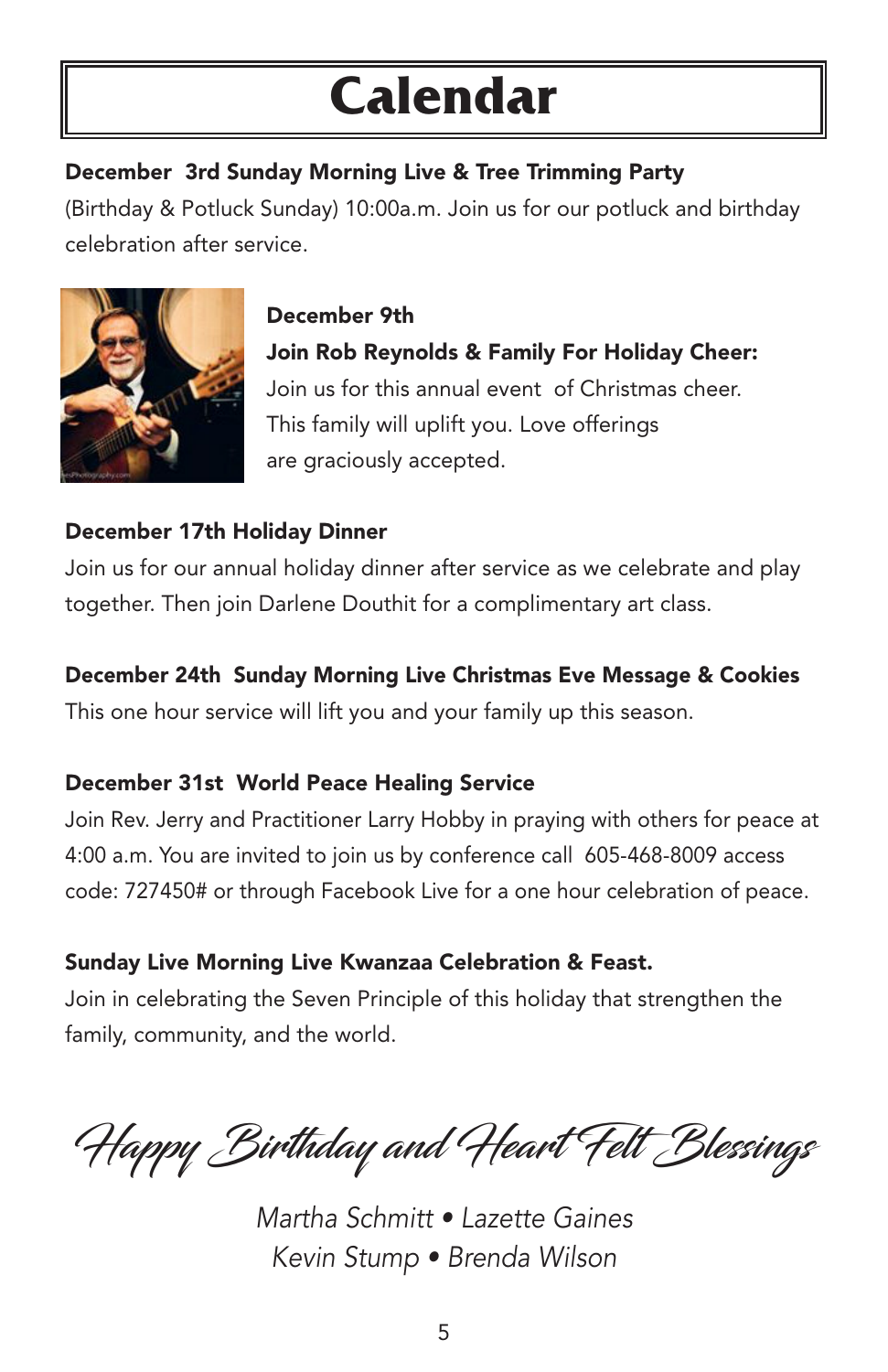# **Wednesday - Facebook Live Spiritual Experience**

Live Service starts at 7:00 pm



#### OUR MISSION

Teach spiritual principles, spiritual tools and practices. Provide a spiritual home that offers an opportunity for all to participate and share their unique gifts. Partner with other organizations to create solutions and contribute to the health and well-being of our community. Provide facilities and an environment that supports our vision.

#### *Vision Statement:*

*We inspire and empower individuals on their spiritual journey and support our community through education, outreach and unconditional love.*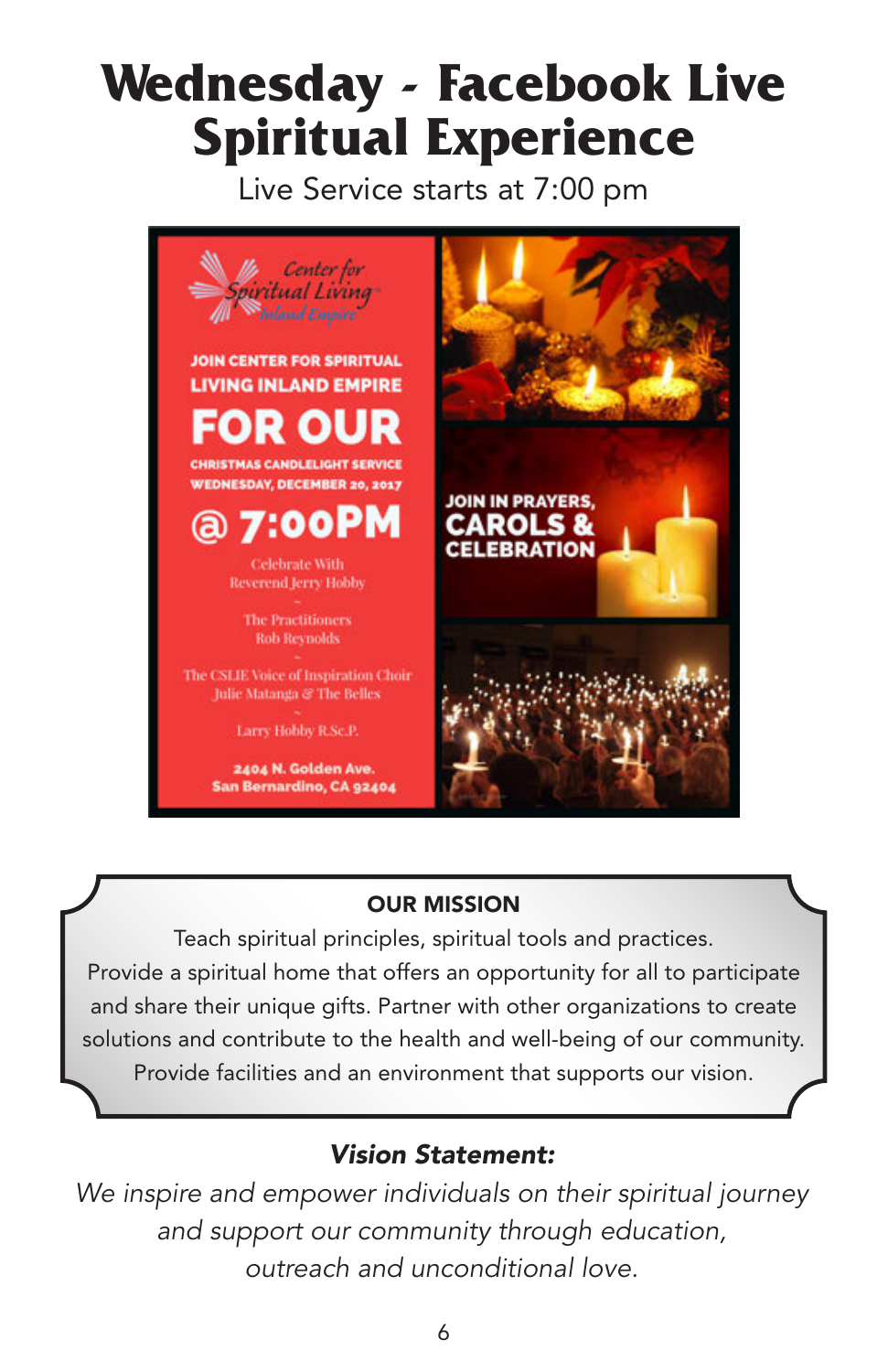#### Our Facility is Available For

Weddings • Memorials • Christenings • Counseling

### Board of Trustees

Above and Beyond Bookstore At the entrance of the sanctuary

## Center for Spiritual Living Inland Empire 2404 N. Golden Avenue, San Bernardino, CA 92404 (909) 883-7171 www.cslinlandempire.org www.facebook.com/spirit.lght *Online Donations via Paypal available as one time or reoccuring donations* www.cslinlandempire.org